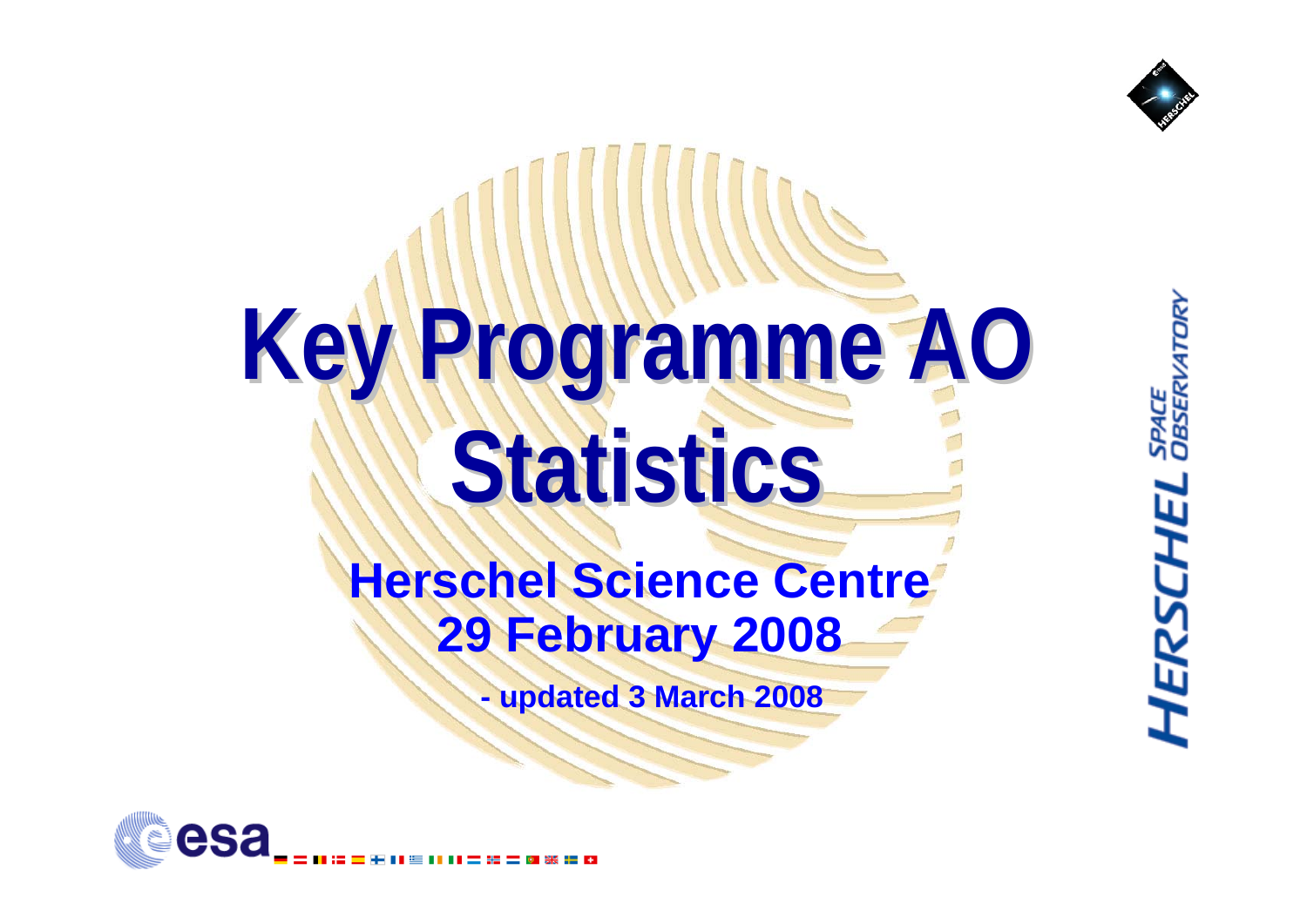



SPACE<br>OBSERVATI **HERSCHEL**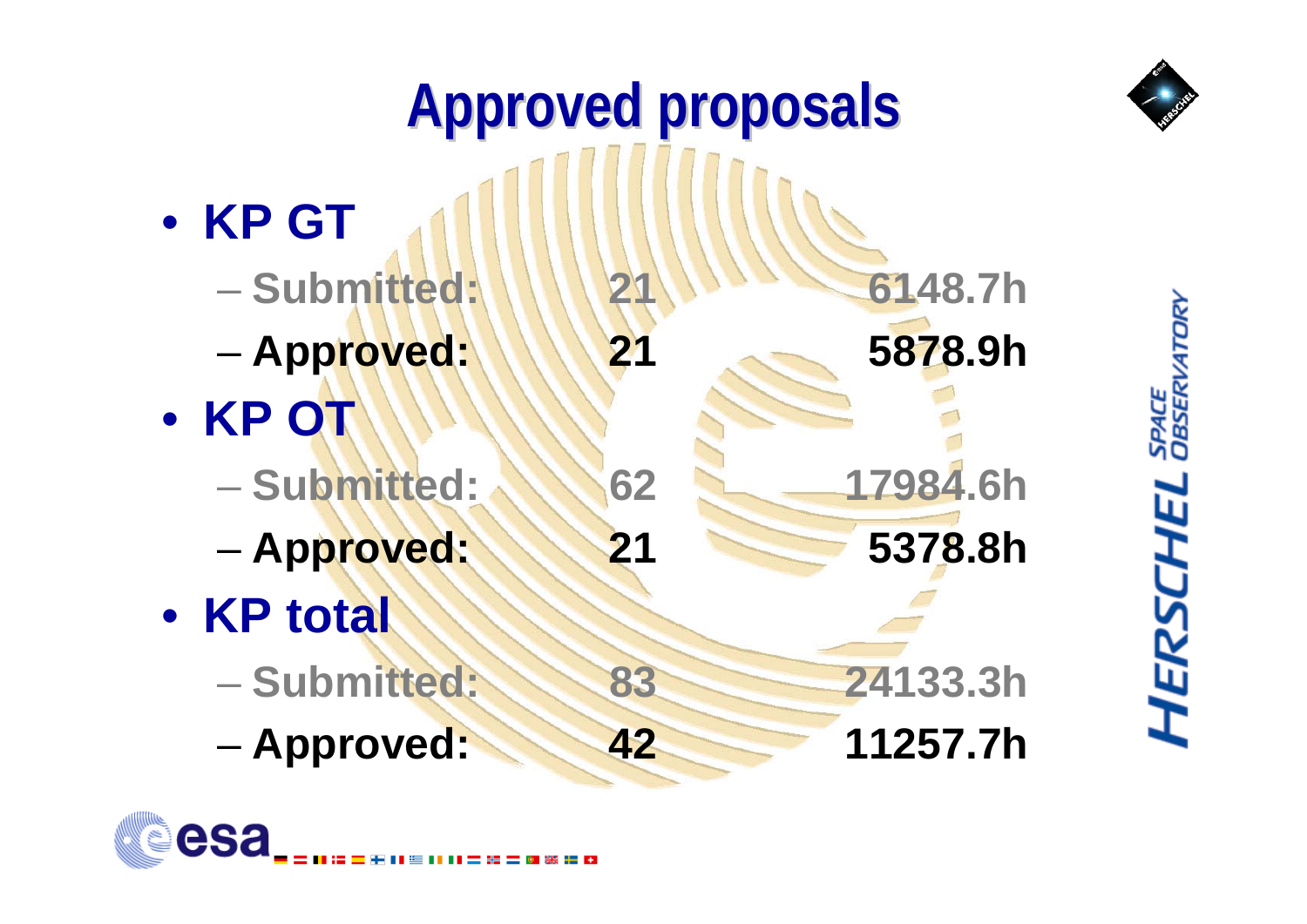

# **Approved Approved proposals proposals by science science areas**

| <b>Science</b>               | <b>KP GT</b>     |              | <b>KP OT</b>     |                | <b>KP</b> Total |              |                         |
|------------------------------|------------------|--------------|------------------|----------------|-----------------|--------------|-------------------------|
| category                     | <b>Proposals</b> | <b>Hours</b> | <b>Proposals</b> | <b>Hours</b>   | Proposals       | <b>Hours</b> | <b>ATORY</b>            |
| Solar<br>system              |                  | 293.7        |                  | 372.7          | 2 <sup>1</sup>  | 666.4        | <b>OBSERV</b><br>OBSERV |
| <b>ISM/Star</b><br>formation | 10               | 2337.5       | 10               | 2113.2         | 20              | 4450.7       | ш                       |
| <b>Stars</b>                 | $\overline{2}$   | 544.6        | $\boldsymbol{0}$ | $\overline{0}$ |                 | 544.6        |                         |
| Galaxies/<br><b>AGNs</b>     | 5                | 983.7        | 8                | 1930.3         | 13              | 2914.0       |                         |
| Cosmology                    | 3                | 1719.4       | $\overline{2}$   | 962.6          | 5               | 2682.0       |                         |

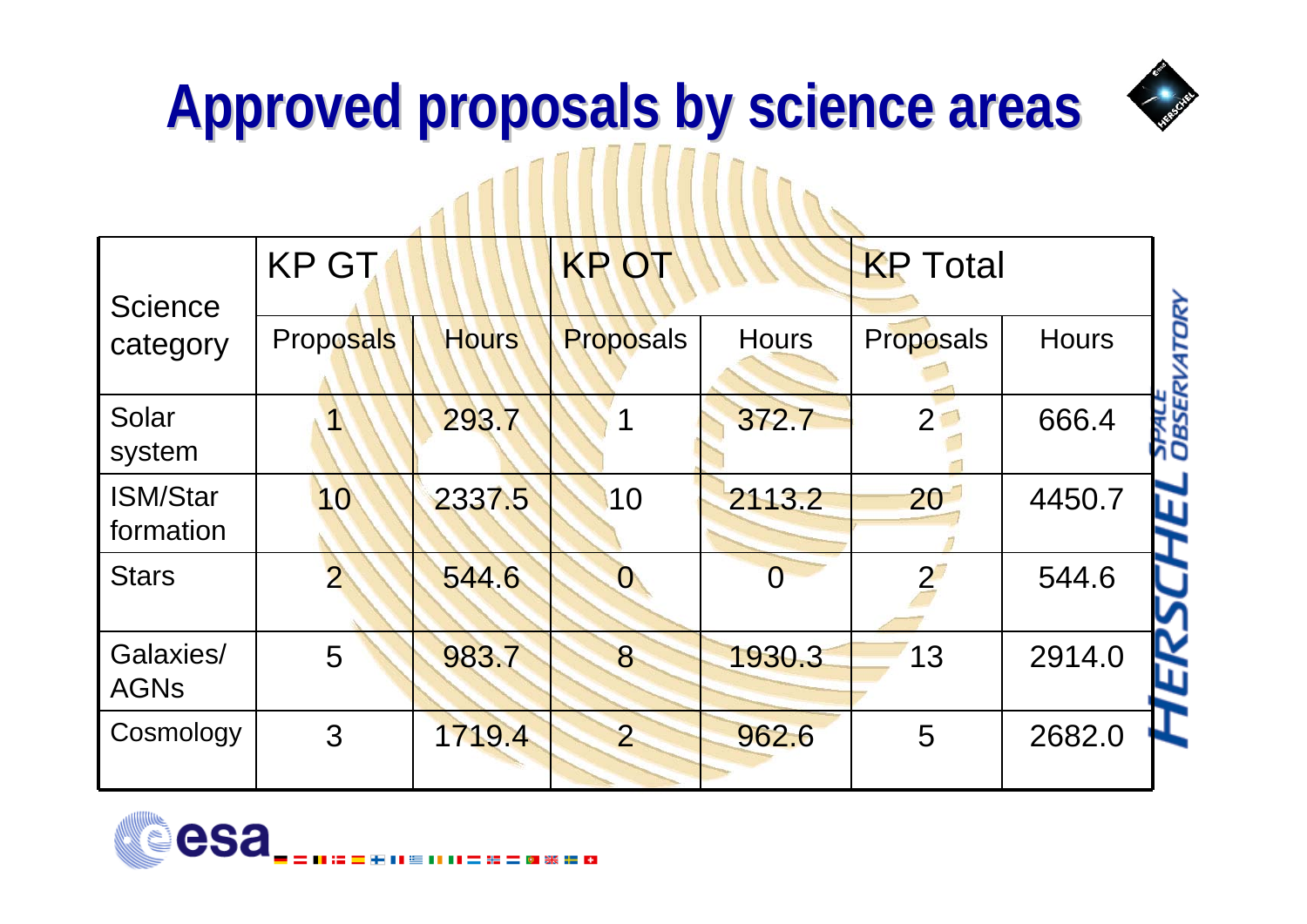## **Approved Approved proposals proposals by P.I. country . country**



**DISSERVATOR** 

| $\mathsf{Pl}$ | <b>KP GT</b>   |              | <b>KPOT</b>      | <b>KP Total</b> |                |              |                 |
|---------------|----------------|--------------|------------------|-----------------|----------------|--------------|-----------------|
| country       | Proposals      | <b>Hours</b> | <b>Proposals</b> | <b>Hours</b>    | Proposals      | <b>Hours</b> |                 |
| <b>UK</b>     | $\overline{2}$ | 1012.0       | 6                | 2108.1          | 8              | 3120.1       |                 |
| D             | $7\,$          | 2032.5       | $\mathbf{2}$     | 564.6           | 9              | 2597.1       | <b>ATORY</b>    |
| <b>USA</b>    |                | 346.8        | $\overline{7}$   | 1468.3          | 8              | 1815.1       |                 |
| F             | 6              | 1263.9       |                  | 362.6           | 7              | 1626.5       | SPACE<br>OBSERV |
| <b>NL</b>     |                | 499.0        |                  | 100.0           | $\overline{2}$ | 599.0        | 叮               |
| <b>ESP</b>    |                | 214.6        |                  | 140.0           | $\overline{2}$ | 354.6        |                 |
|               | $\overline{0}$ | $\mathbf{0}$ |                  | 344.3           |                | 344.3        |                 |
| <b>BEL</b>    |                | 330.0        | $\mathcal{O}$    | $\overline{0}$  |                | 330.0        | ERS             |
| <b>SWE</b>    |                | 306.0        | $\overline{0}$   | $\overline{O}$  |                | 306.0        |                 |
| <b>CAN</b>    |                | 143.9        |                  | 140.0           | $\overline{2}$ | 283.9        |                 |
| <b>FIN</b>    | O              | 0            |                  | 150.9           |                | 150.9        |                 |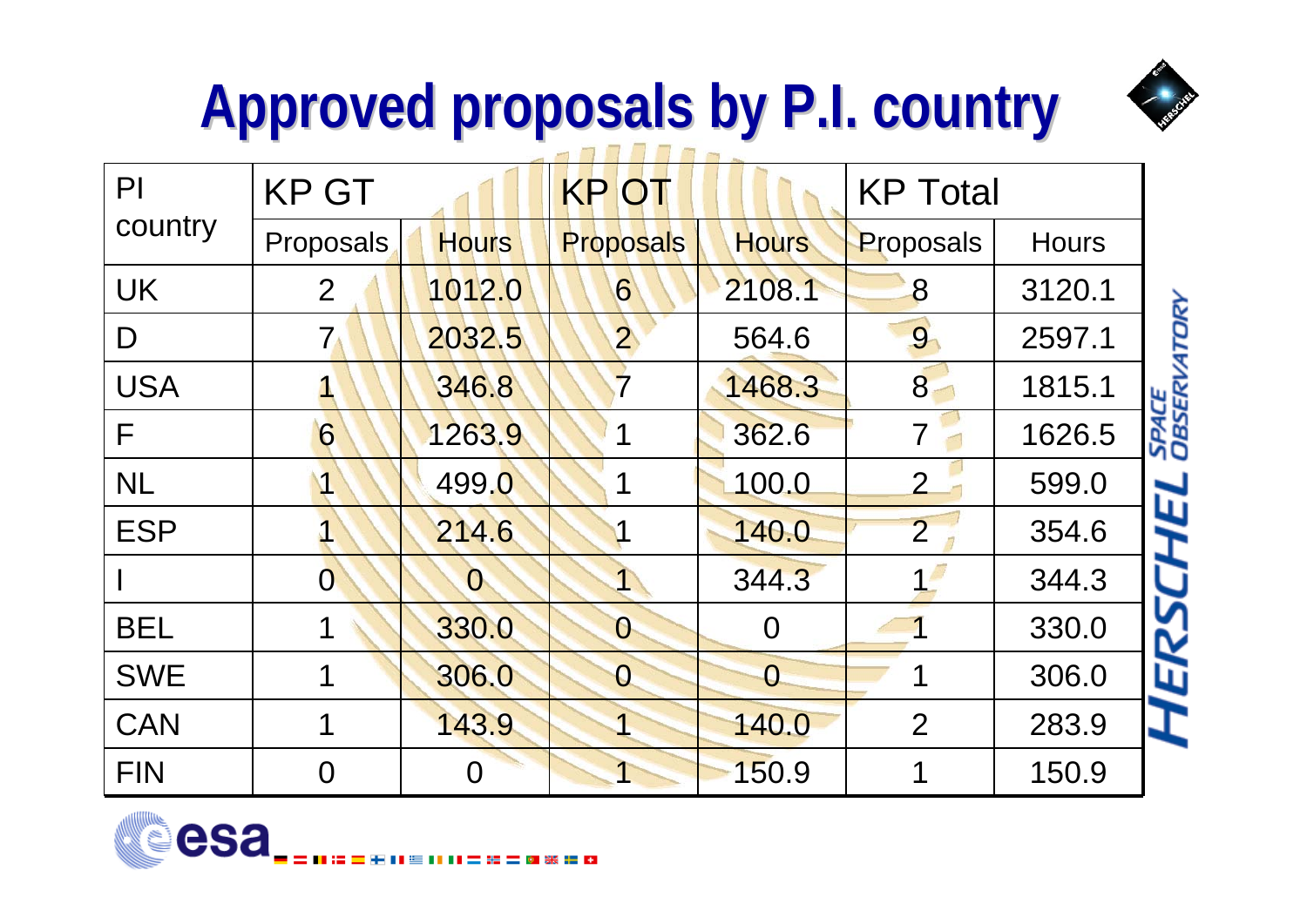

### **Approved Approved proposals proposals by instrument instrument** ANTILIA INTERNATIONAL

|                   | <b>KP GT</b> |              | <b>KPOT</b> |        | <b>KP</b> Total |              |
|-------------------|--------------|--------------|-------------|--------|-----------------|--------------|
| Instrument        | <b>AORS</b>  | <b>Hours</b> | <b>AORS</b> | Hours  | <b>AORS</b>     | <b>Hours</b> |
| <b>PACS</b>       | 2580         | 2391.0       | 3538        | 2951.4 | 6118            | 5342.4       |
| <b>SPIRE</b>      | 886          | 803.8        | 514         | 358.6  | 1400            | 1162.4       |
| <b>SPParallel</b> | 187          | 785.9        | 218         | 1480.7 | 405             | 2266.6       |
| <b>HIFI</b>       | 3015         | 1833.1       | 712         | 586.5  | 3727            | 2419.6       |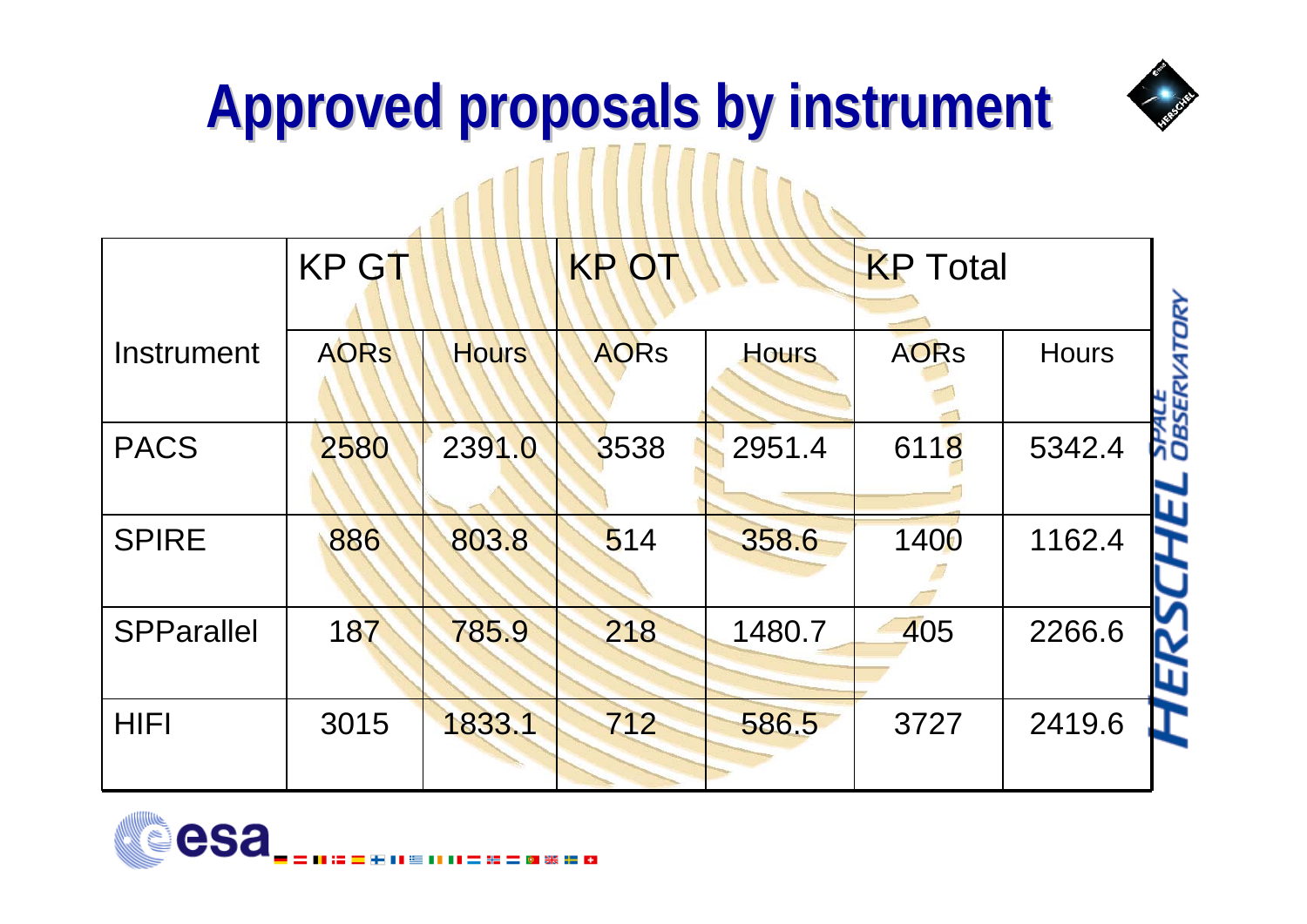#### **AOT use AOT use and share** 1111111111

| <b>Observing</b>  | <b>KP GT</b> |               | <b>KP OT</b> |               | <b>KP Total</b> |               |                 |
|-------------------|--------------|---------------|--------------|---------------|-----------------|---------------|-----------------|
| mode              | <b>Hours</b> | $\frac{0}{0}$ | <b>Hours</b> | $\frac{1}{2}$ | <b>Hours</b>    | $\frac{0}{6}$ |                 |
| <b>PPhoto</b>     | 1433.4       | 24.7          | 1644.5       | 30.6          | 3075.7          | 27.5          | 4TORY           |
| <b>SPParallel</b> | 785.9        | 13.5          | 1480.7       | 27.5          | 2269.0          | 20.3          |                 |
| <b>HPoint</b>     | 1023.6       | 17.6          | 208.0        | 3.9           | 1221.6          | 10.9          | SPACE<br>Observ |
| <b>PSpecL</b>     | 445.3        | 7.7           | 699.6        | 12.8          | <b>1145.0</b>   | 10.2          |                 |
| <b>PSpecR</b>     | 512.2        | 8.8           | 617.3        | 11.5          | 1129.6          | 10.1          | L               |
| <b>SPhoto</b>     | 603.2        | 10.4          | 272.2        | 5.1           | 880.5           | 7.9           |                 |
| <b>HScan</b>      | 552.8        | 9.5           | 139.8        | 2.6           | 685.8           | 6.1           |                 |
| <b>HMap</b>       | 256.5        | 4.4           | 238.7        | 4.4           | 496.4           | 4.4           | W               |
| <b>SSpec</b>      | 200.8        | 3.5           | 86.4         | 16            | 287.2           | 2.6           |                 |

Note: Time estimates may have changed for some AOTs since the KPGT call was closed, hence the total time, calculated with the latest time estimator may be inconsistent with the sum of the KPGT times (calculated when submitted) and KPOT times.

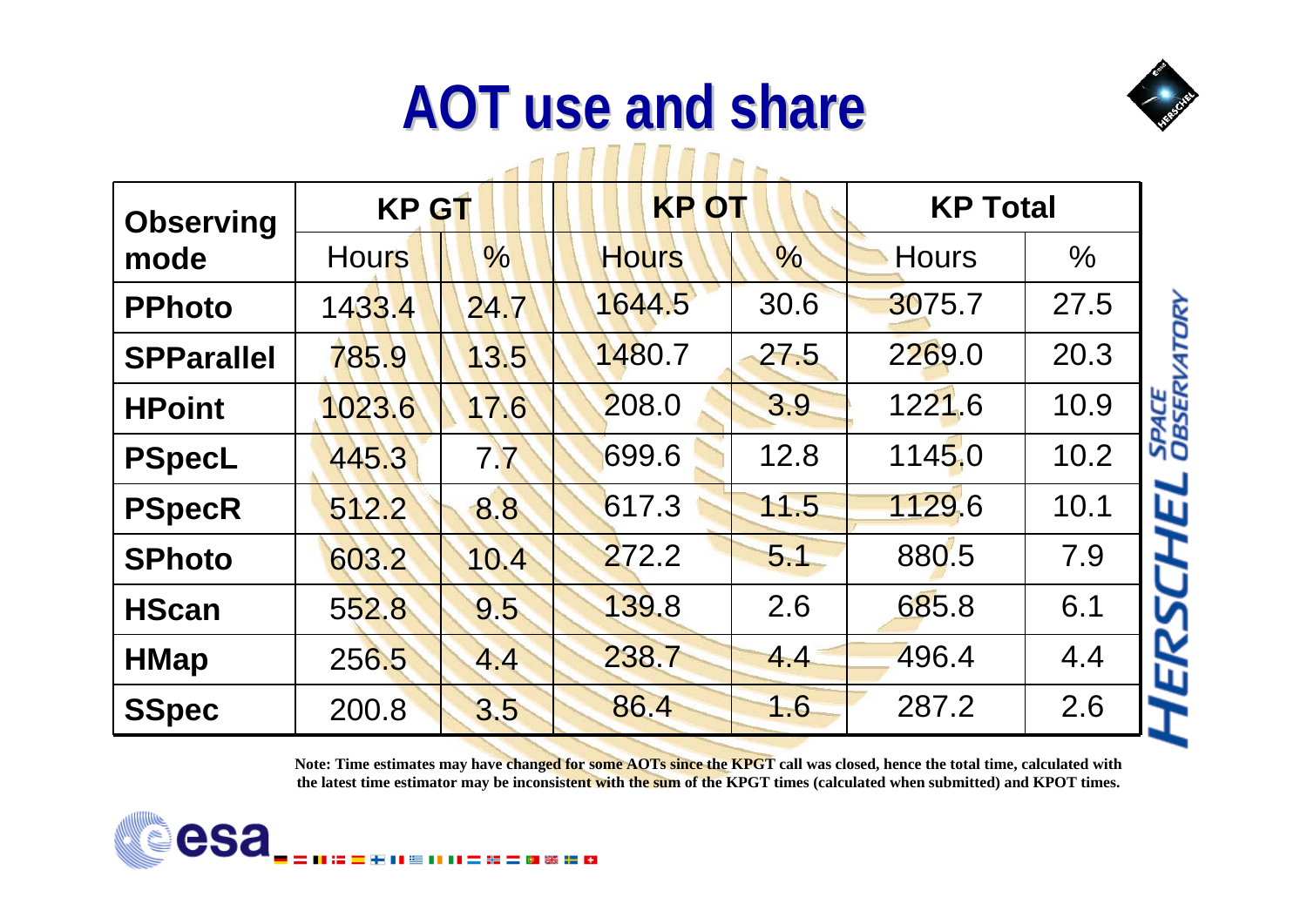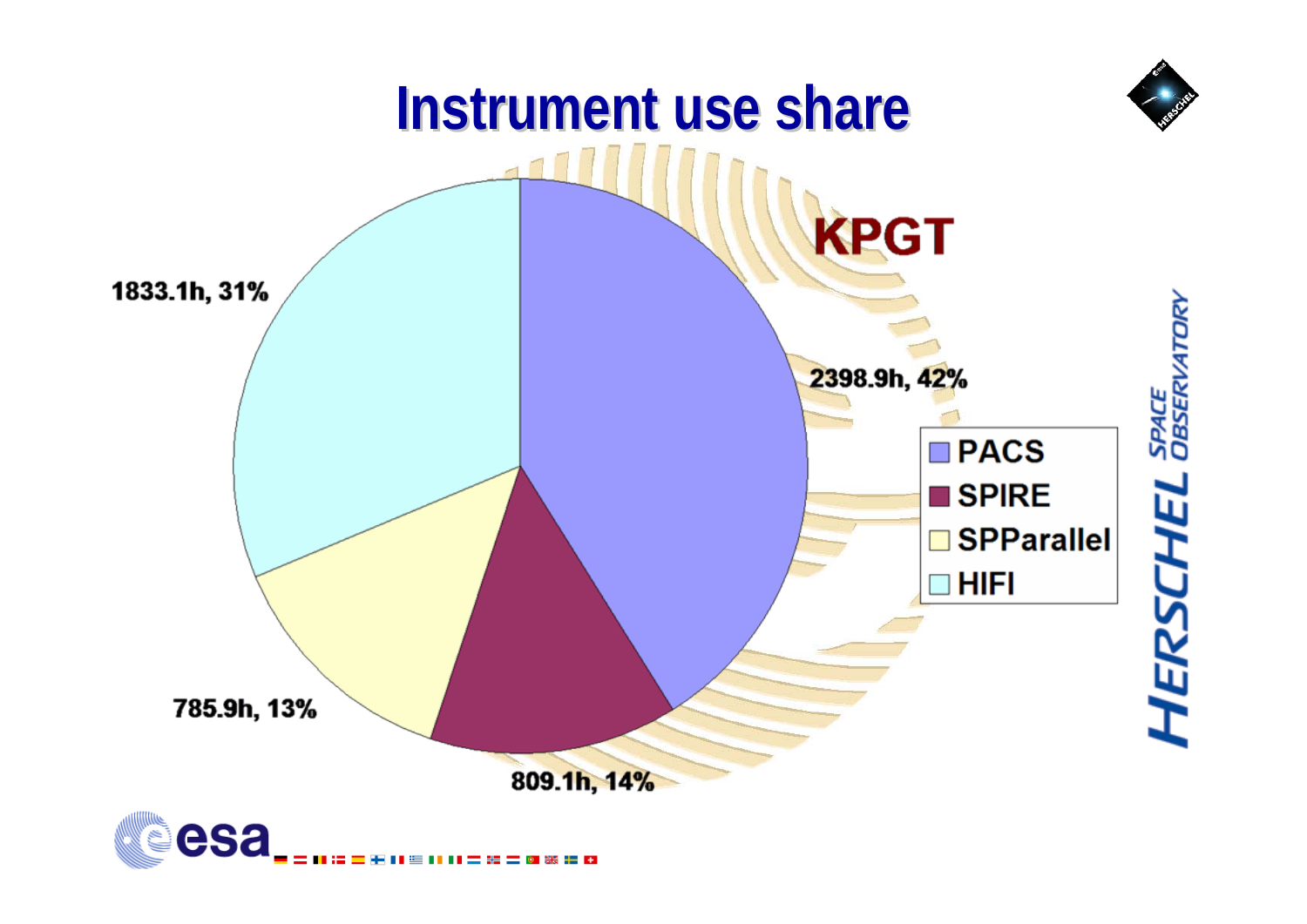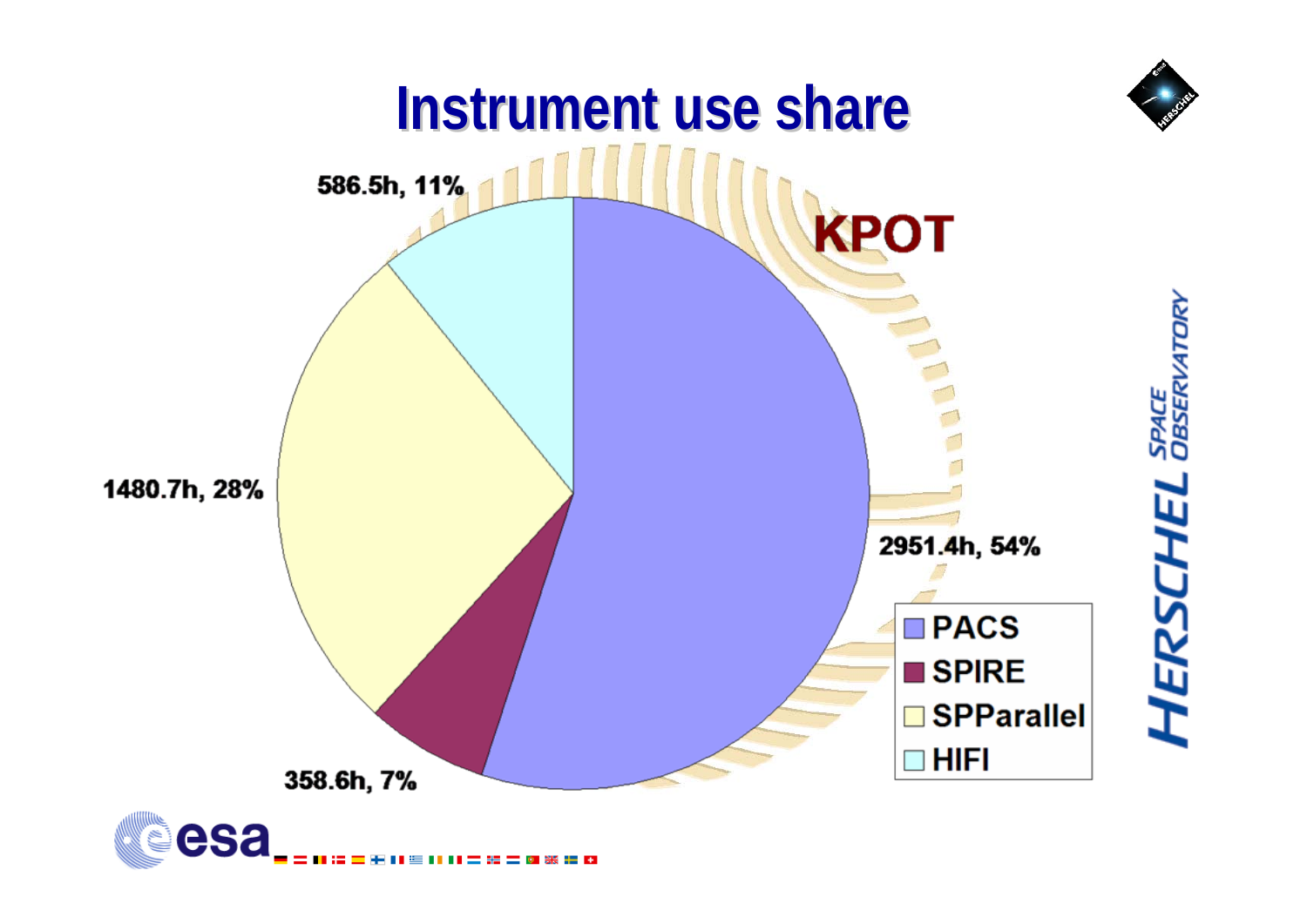